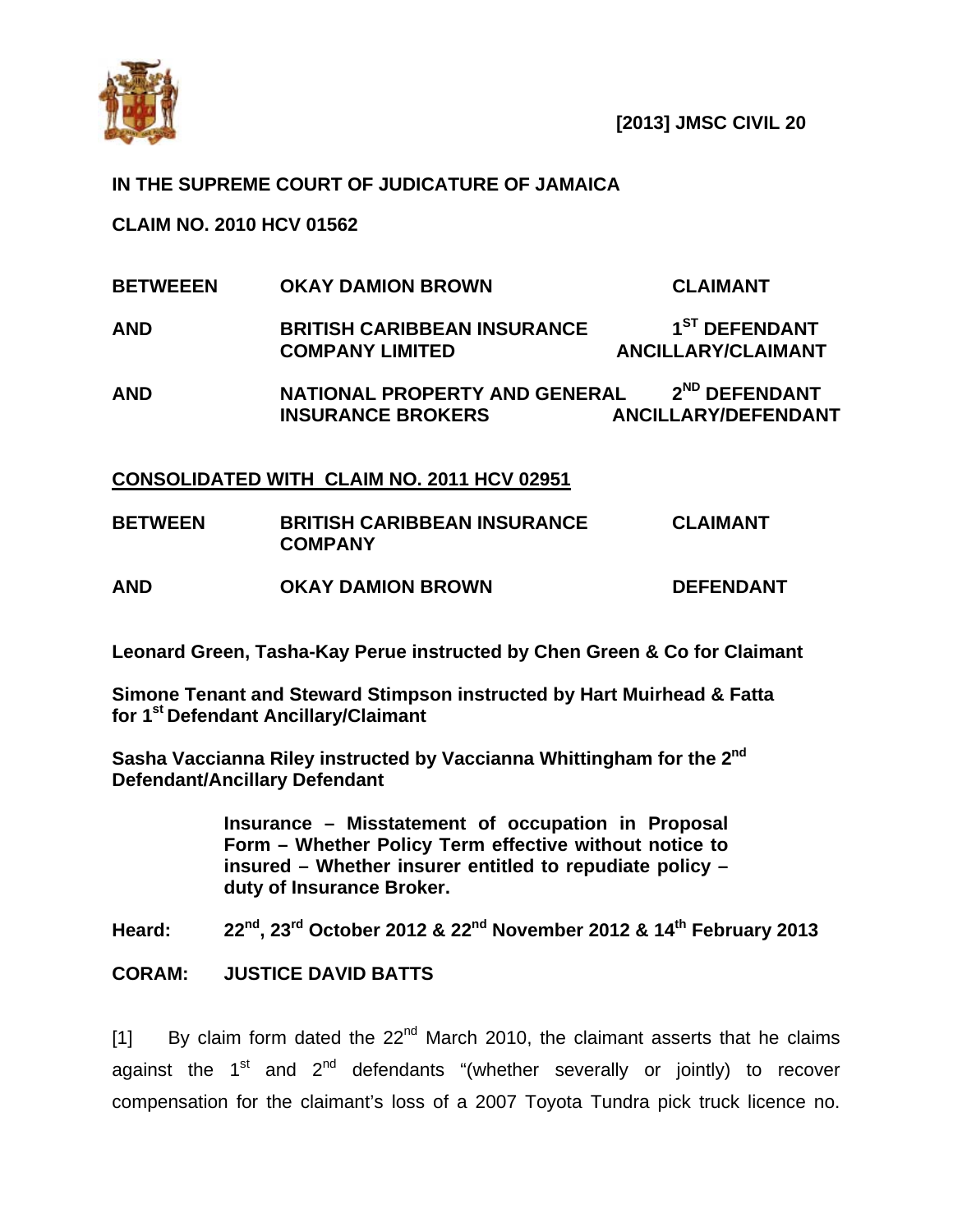7880 FG, pursuant to a contract of insurance between the claimant and the 1<sup>st</sup> defendant for coverage and indemnity It is further alleged that at all material times the second defendant (an insurance broker) was the agent for and on behalf of the 1<sup>st</sup> defendant".

[2] The particulars of claim dated the  $16<sup>th</sup>$  March 2010 but filed on the 29<sup>th</sup> March 2010 do not attempt to add to the cause of action. Nor does it expand in any meaningful way upon the allegations against the  $2<sup>nd</sup>$  defendant. The claim as particularised is one for breach of a contract of insurance, as per paragraph 20 of the particulars of claim:

> *"Notwithstanding the settlement of the third party's claim and in breach of the said contract of insurance, the 1st defendant has refused and/or neglected to entertain a claim for and behalf of the claimant."*

- [3] By way of Defence the  $1<sup>st</sup>$  defendant, which is an insurance company, stated:
	- a) The claimant in the proposal for insurance held himself out as a mechanical engineer when he was not and this is a material nondisclosure or misrepresentation.
	- b) That the  $2^{nd}$  defendant acted as agent for the claimant underwriting the insurance.
	- c) That it had informed the  $2^{nd}$  defendant as agent of the claimant that the cover was granted subject to restricted driving conditions and that these conditions had been breached by the claimant because the vehicle was being used by an unauthorized driver.
	- d) The third party settlement was without any admission of liability and on a without prejudice basis.

[4] By way of ancillary claim, the  $1<sup>st</sup>$  defendant claimed contribution or an indemnity from the  $2^{nd}$  defendant for failure to notify the claimant of the restrictions on the policy. They also alleged breach of contract and negligence against the  $2<sup>nd</sup>$  defendant.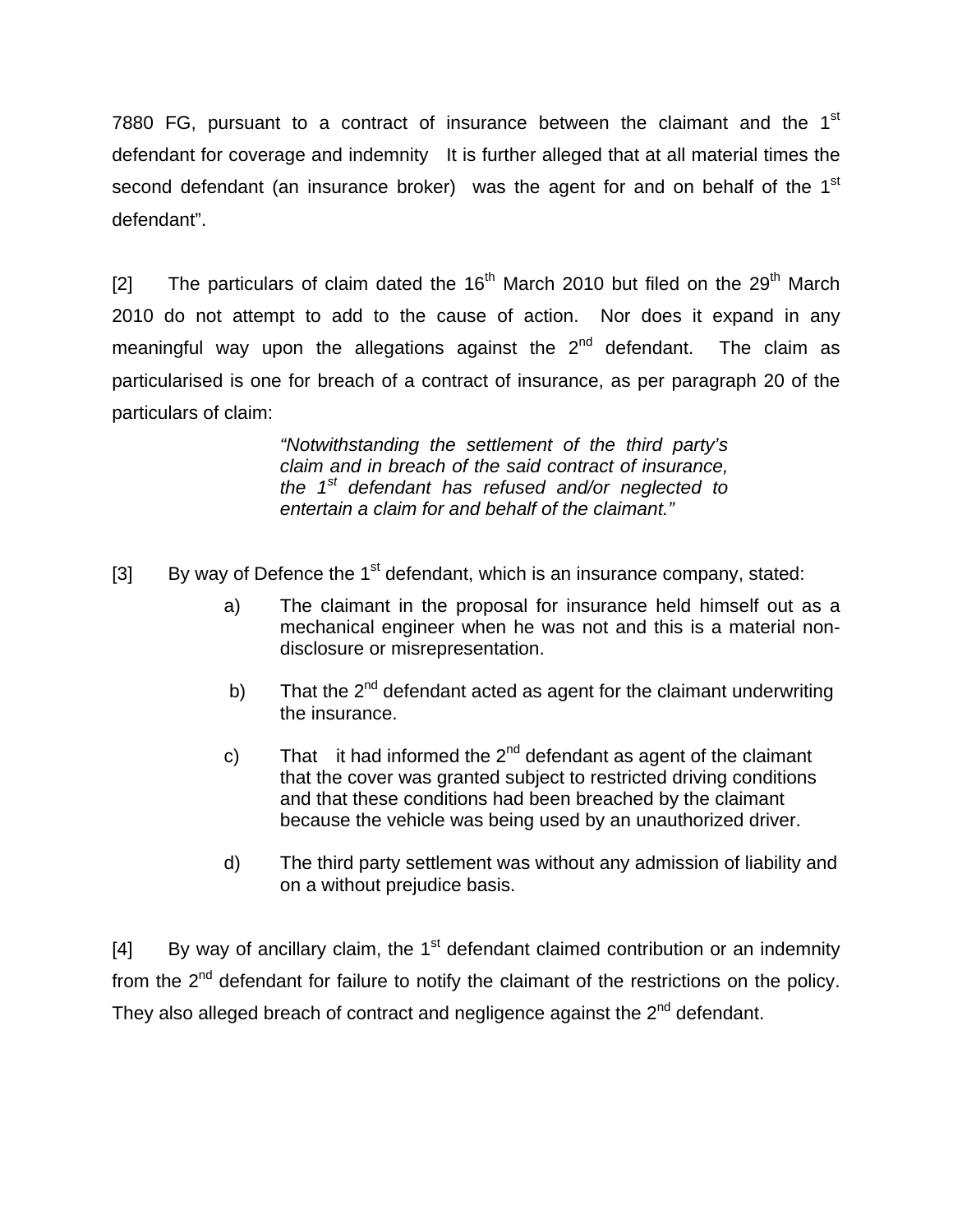- $[5]$  The  $2<sup>nd</sup>$  defendant, which is an insurance brokerage by way of defence:
	- a) denied it was the agent of the claimant or the  $1<sup>st</sup>$  defendant
	- b) stated that as the name of the principals were disclosed to each other there was no contractual relationship between the  $2<sup>nd</sup>$  defendant (the alleged agent) and either principal.
	- c) stated that the insurance proposal was completed and the premium paid, on the basis of an open drive and not a restricted drive policy.
- [6] On this state of the pleadings most of the evidence adduced related to:
	- a) The employment status of the claimant and whether it had been misrepresented.
	- b) The duties of a broker and whether and what duty of care was owed to the insured and insurer respectively.
	- c) Whether and to what extent the policy terms had been communicated to the claimant.

[7] The claimant's evidence-in-chief is contained in a witness statement dated  $2^{nd}$ March 2012. At the commencement of his evidence-in-chief, counsel for the  $1<sup>st</sup>$ defendant urged that paragraph 19 of the witness statement as well as certain paragraphs of the particulars of claim ought to be struck out as they contained privileged matter pertaining to a settlement with a third party. Having heard submissions from both parties and having considered the case of **Rush &Tompkins Ltd v Gter London Council (1989) 1 AC 1280 which at page 1300 approved Tomlin v Standard Telphones & Cables Ltd Asset Ltd** [1969] 1 WLR 1378, that court decided that evidence of the fact of a settlement [as distinct from without prejudice negotiations leading to a settlement] is admissible. The paragraphs were not struck out. However at the end of the day this evidence I found to be irrelevant as there are many reasons an insurer may choose to settle a third party claim even whilst having issues with the insured not the least of which is the application of the Motor Vehicle (third party insurance risks) Act or the fear of it. There was no suggestion of an estoppel or other prejudice to the insured because of the settlement with the third party.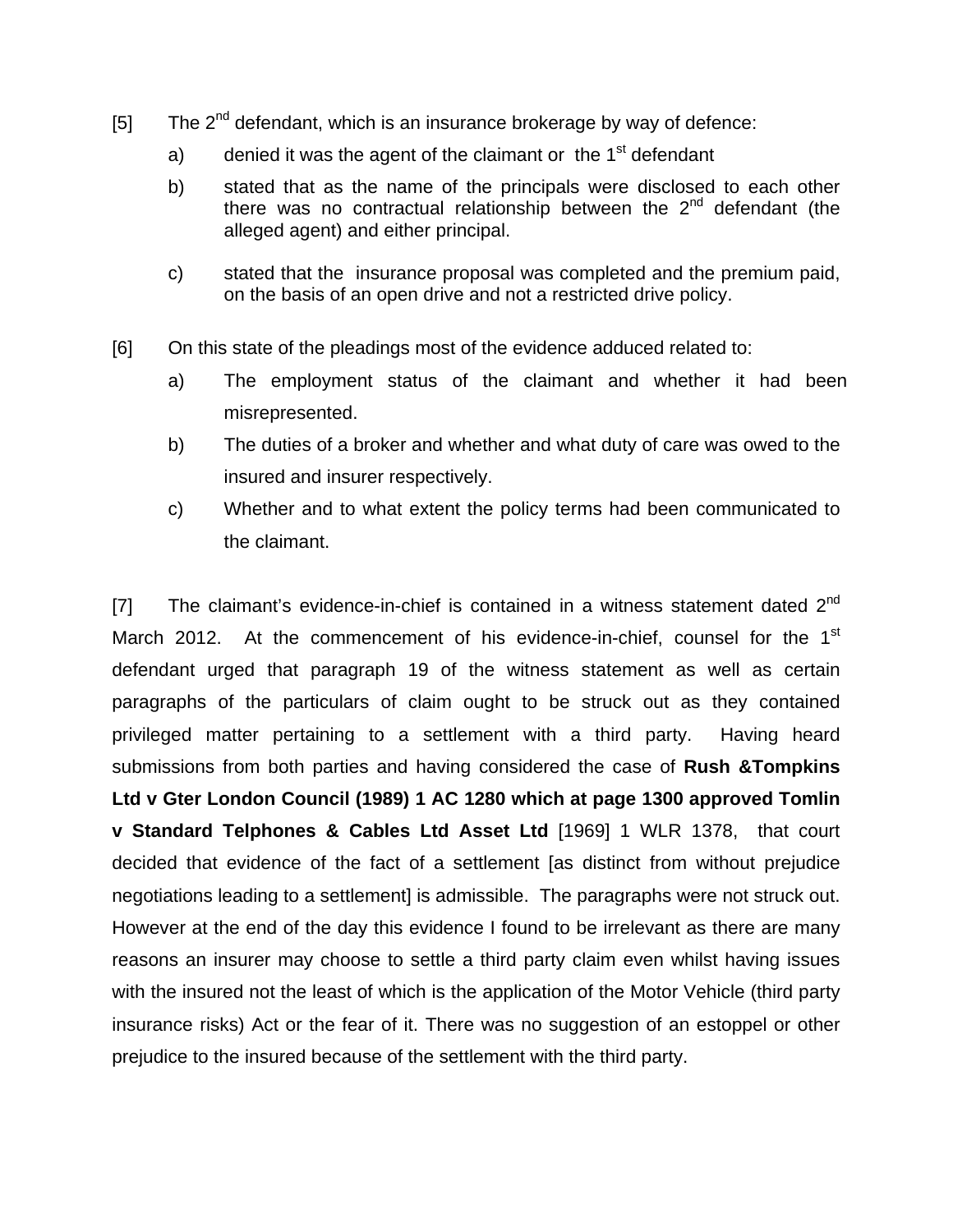[8] The claimant's evidence-in-chief was by way of witness statement dated  $2^{nd}$ March 2012. He stated that he was now a taxi driver. In 2008 his uncle purchased a motor vehicle and sent it for him so that whenever he (the uncle) came to Jamaica the claimant would be able to transport him.

[9] The claimant therefore went to the  $2^{nd}$  defendant as he had no expertise in placing insurance. He received a cover note after the  $2<sup>nd</sup>$  Defendant placed the insurance with the  $1<sup>st</sup>$  defendant. All communication he said was with the  $2<sup>nd</sup>$  defendant. He stated further:

> *"Among the papers that I completed was a paper that I now understand to be a proposal form on which it is stated that I am a mechanical engineer and it is not my understanding that I gave that information to the clerk who completed the form but I do recall signing the document since at the time I most certainly was a mechanic doing some engineering in that capacity."*

[10] He stated that he spoke to the supervisor in charge of the  $2<sup>nd</sup>$  defendant's office at Savanna-la-mar and specifically requested insurance coverage with an open policy as this would allow his uncle to drive whenever he was in Jamaica.

[11] He stated that the  $2^{nd}$  defendant advised him that his driver's licence was too young and therefore his premium would be "loaded". He therefore paid a higher than normal premium. He made a payment and received a cover note and on the  $8<sup>th</sup>$ September 2008, he paid the balance of the premium and received a further cover note as the insurance certificate and the policy were not ready.

[12] On the  $2<sup>nd</sup>$  November 2008, while one Garfield Lewis his duly authorized driver and/or agent was driving, the vehicle was involved in a motor vehicle accident. The claimant reported the accident to the  $2<sup>nd</sup>$  defendant but was told some 3 or 4 weeks later that the  $1<sup>st</sup>$  defendant was alleging that a breach of the policy had occurred because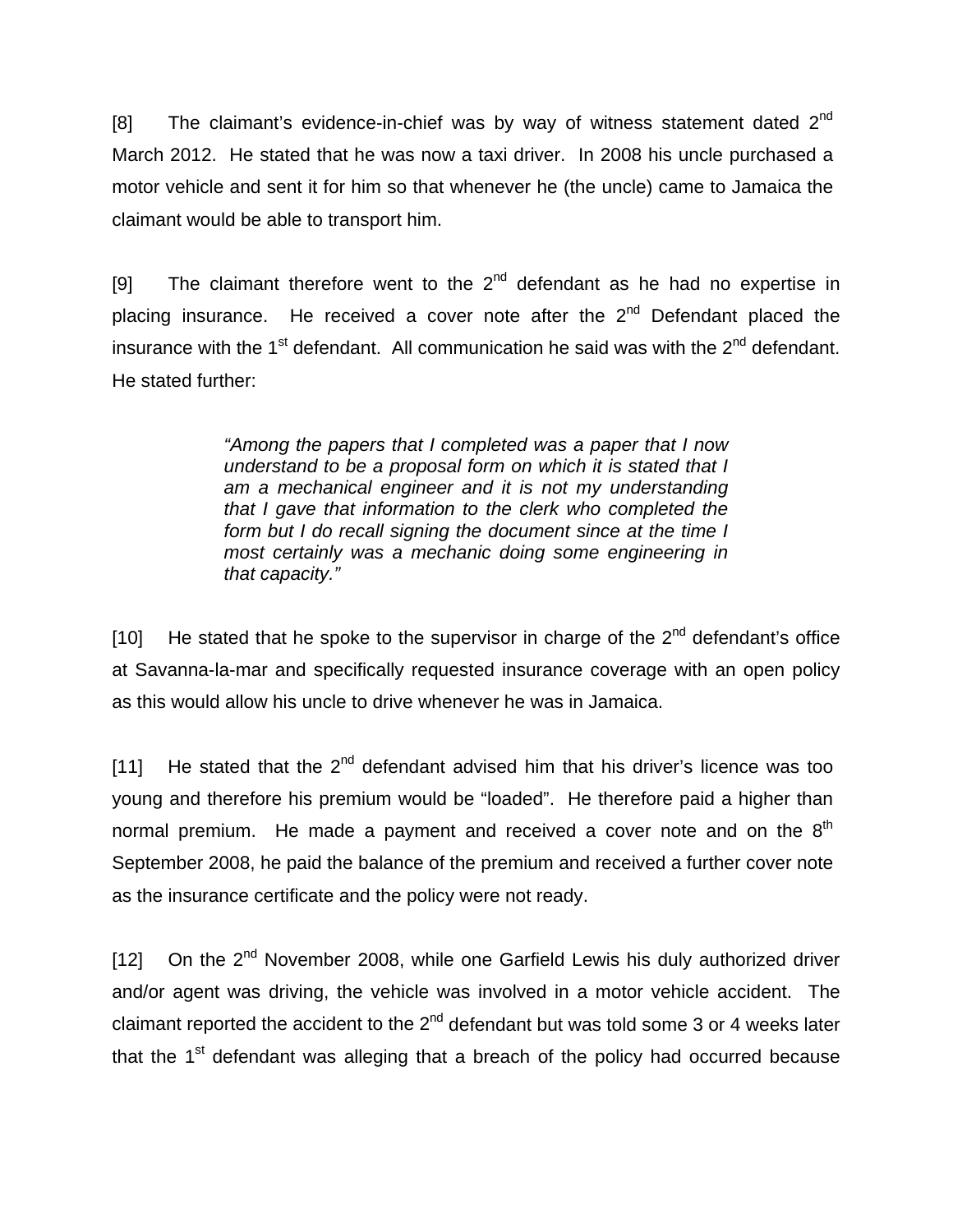Garfield Lewis was not a named driver. By letter in April 2009 this allegation was reduced to writing.

[13] The claimant retained attorneys to act on his behalf and they advised him that notwithstanding the allegation of a breach of policy the  $1<sup>st</sup>$  defendant had settled the  $3<sup>rd</sup>$ party's claim. He explained that he sued the  $2<sup>nd</sup>$  defendant because it was his understanding that the  $1<sup>st</sup>$  defendant was saying it was the  $2<sup>nd</sup>$  defendant who had failed to tell him of the restricted driving term of the policy.

[14] Among the several documents put in evidence was Exhibit 5 a cover note issued on the 21<sup>st</sup> July 2008. That document in the section entitled "persons or class entitled to drive" had the word "open" written in.

[15] The claimant was cross-examined by Mr. Stewart Stimpson on behalf of the 1<sup>st</sup> defendant. He was shown the proposal form and initially denied seeing his signature on it. He was then shown the particulars of claim and acknowledged his signature thereon. He was asked whether he was able to read what was on it and admitted that he was unable to read. He was shown several parts of other documents in the bundle and admitted again that he was unable to read. He identified his signature on one of the documents and it was suggested to the claimant that it was the proposal for insurance. He denied it. The following exchange occurred:

- "Q. Suggest it has your signature. It is document you say you signed.
- A. No I can show you my signature. This is not my signature
- Q. Look at page 125 bundle
- J. Use the witness statement
- Q. Look at paragraph 7 of witness statement, you wish to read it out loud
- A. O.K. I am unable to make out some of the words
- Q. [Reads paragraph 7 of the witness statement] "Among the papers that I completed was a paper that I now understand to be a proposal form on which it is stated that I am a mechanical engineer and it is not my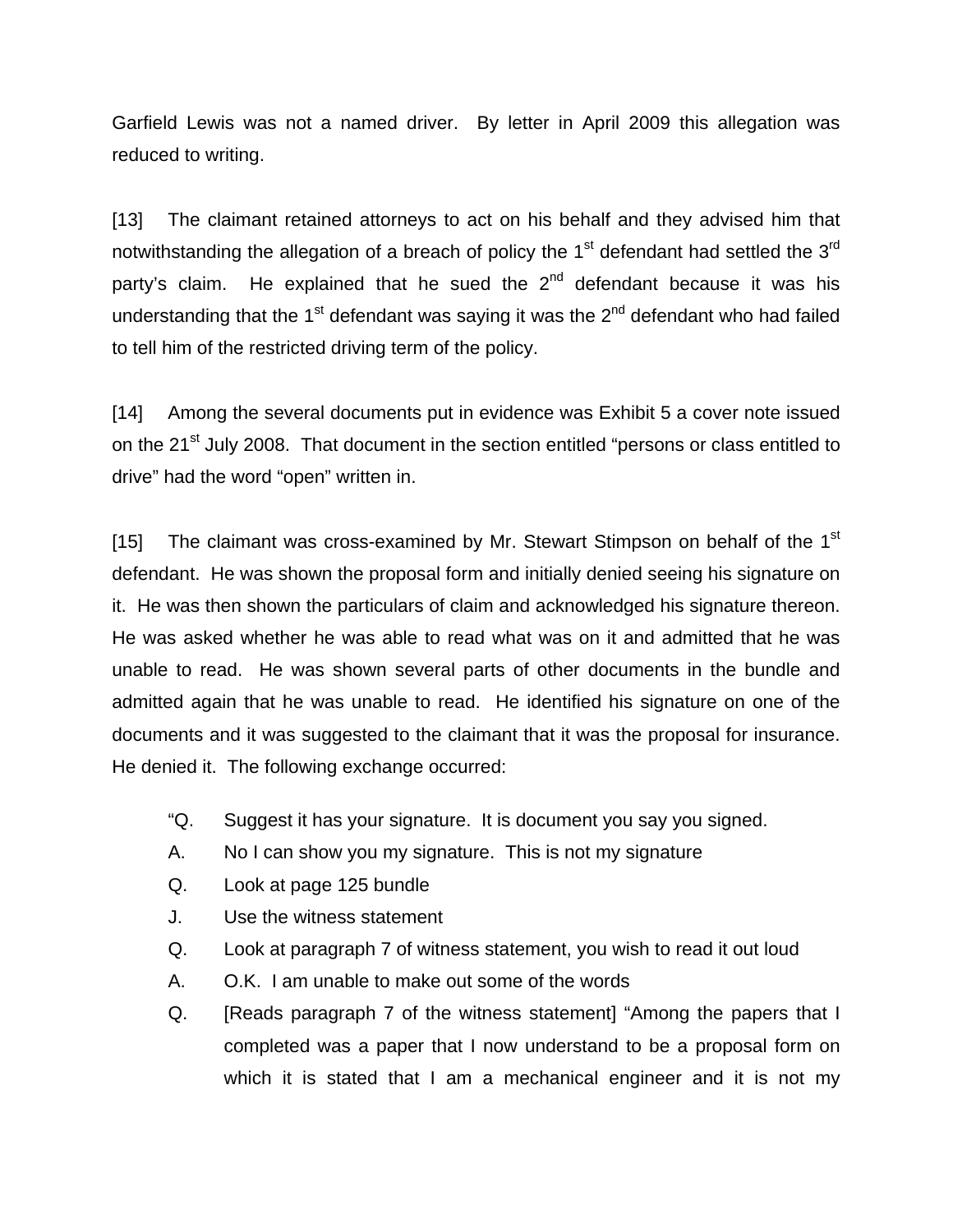understanding that I gave that information to the clerk who completed the form but I do recall signing the document since at the time I most certainly was a mechanic doing some engineering in that capacity." Is that true?

- A. At time I was working
- Q. When you say you sign the proposal form, is that true or not
- A. I don't see where I sign a proposal form
- Q. Suggest you sign the proposal form
- A. No I did not sign it."

[16] The claimant maintained that he was a mechanical engineer. He stated that he knew that a mechanical engineer was different from a mechanic.

[17] The parties at this juncture agreed that the following documents go into evidence by consent:

| Exhibit 1  | ÷                         | Motor Insurance proposal for British Caribbean Insurance              |
|------------|---------------------------|-----------------------------------------------------------------------|
|            |                           | Company Limited (BCIC) dated 20 <sup>th</sup> June 2008               |
| Exhibit 2  | $\mathbb{C}^2$            | National Property and General Insurance receipt                       |
|            |                           | \$200,000.00                                                          |
| Exhibit 3  | ÷                         | Cover note for BCIC number 391671                                     |
| Exhibit 4  | $\ddot{\phantom{a}}$      | National Property and General Insurance receipt dated                 |
|            |                           | 8 <sup>th</sup> September 2008                                        |
| Exhibit 5  | ÷                         | Cover note 391884 dated 21 <sup>st</sup> July 2008                    |
| Exhibit 6  | ÷                         | Letter dated 17 <sup>th</sup> April 2009 BCIC to claimant             |
| Exhibit 7  | t.                        | Policy schedule 22 <sup>nd</sup> July 2008                            |
| Exhibit 8  | $\mathbb{R}^{\mathbb{Z}}$ | Letter dated 28 <sup>th</sup> August 2009 BCIC to whom it may concern |
| Exhibit 9  | Đ.                        | Letter dated 23 <sup>rd</sup> October 2009 from Chen Green & Co to    |
|            |                           | <b>BCIC</b>                                                           |
| Exhibit 10 | ÷.                        | Letter dated 10 <sup>th</sup> November 2009 from Chen Green to BCIC   |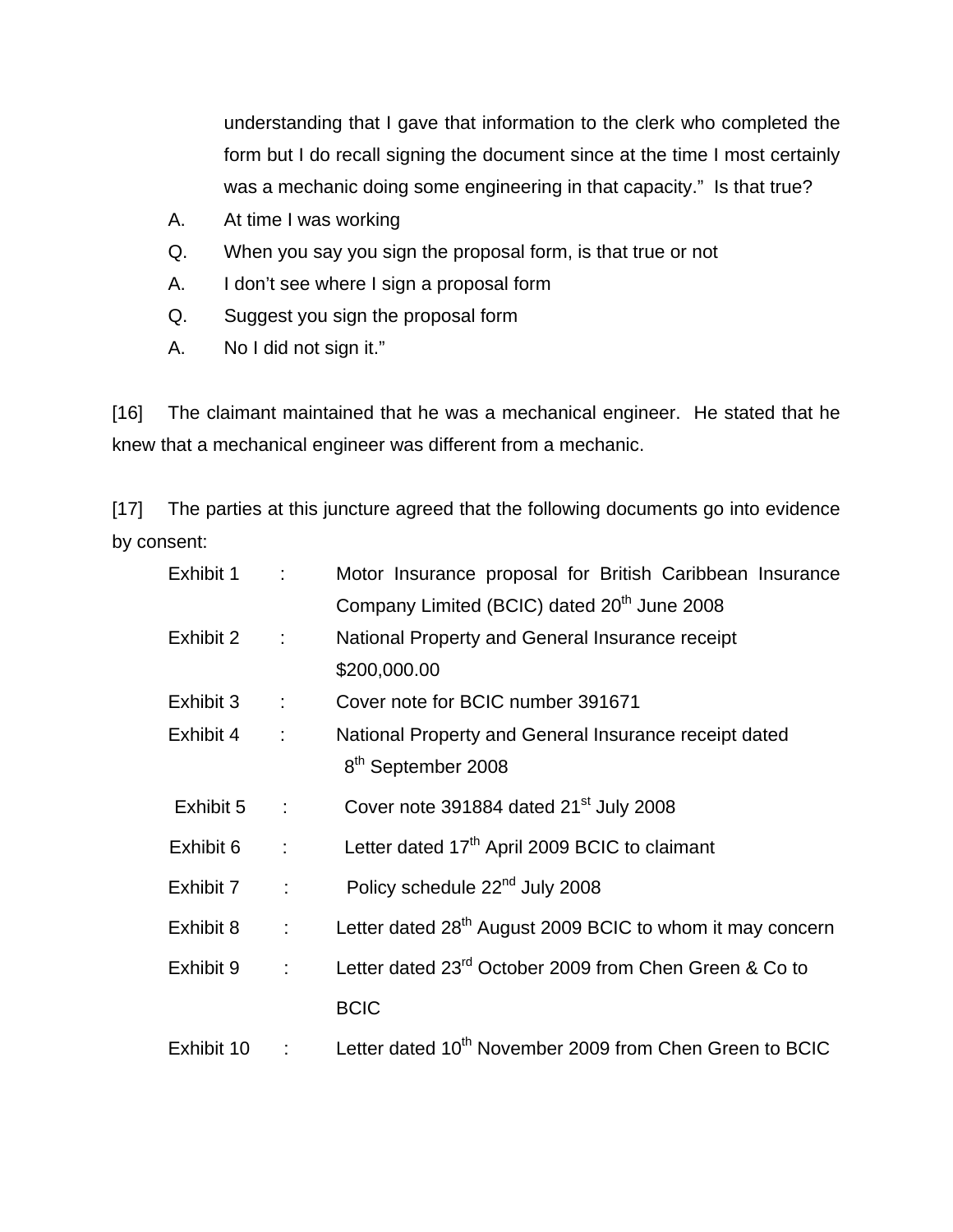Exhibit 11 : Cheque to N. McDonald - \$583,700.00 dated 15<sup>th</sup> December 2009

[18] When further cross-examined the claimant stated that in July he never received any other documents neither did he receive a policy nor a policy schedule. He admitted that he had gone behind his uncles back and borrowed a loan using the car as security.

[20] When cross-examined by the  $2^{nd}$  defendant's attorney, the following exchange occurred:

- "Q. You say that your uncle bought the vehicle and is the owner
- A. I would not say that. He bought it
- Q. Did he have an interest
- A. Yes he need back his money. I lend it to a friend of mind and friend Mash it up. He need back his money. Me and him not in good peace."

[21] It was suggested to the witness that he had not told the  $2^{nd}$  defendant about his uncle and he agreed. He admitted that between September and November 2008, he had not gone back to the offices of the  $2<sup>nd</sup>$  defendant and had no contact with them in the period. He only went back in November when the vehicle crashed and he went to report it. He had not found it strange he said that no certificate of insurance had been issued because he did not understand about insurance policy.

[22] In answer to the Court the witness said:

"They ask what type of work I do and I tell them I told them I was a mechanical engineer

- J. What did you mean?
- A. A mechanical engineer that instruct people and do some mechanical. To fix a car when overhaul.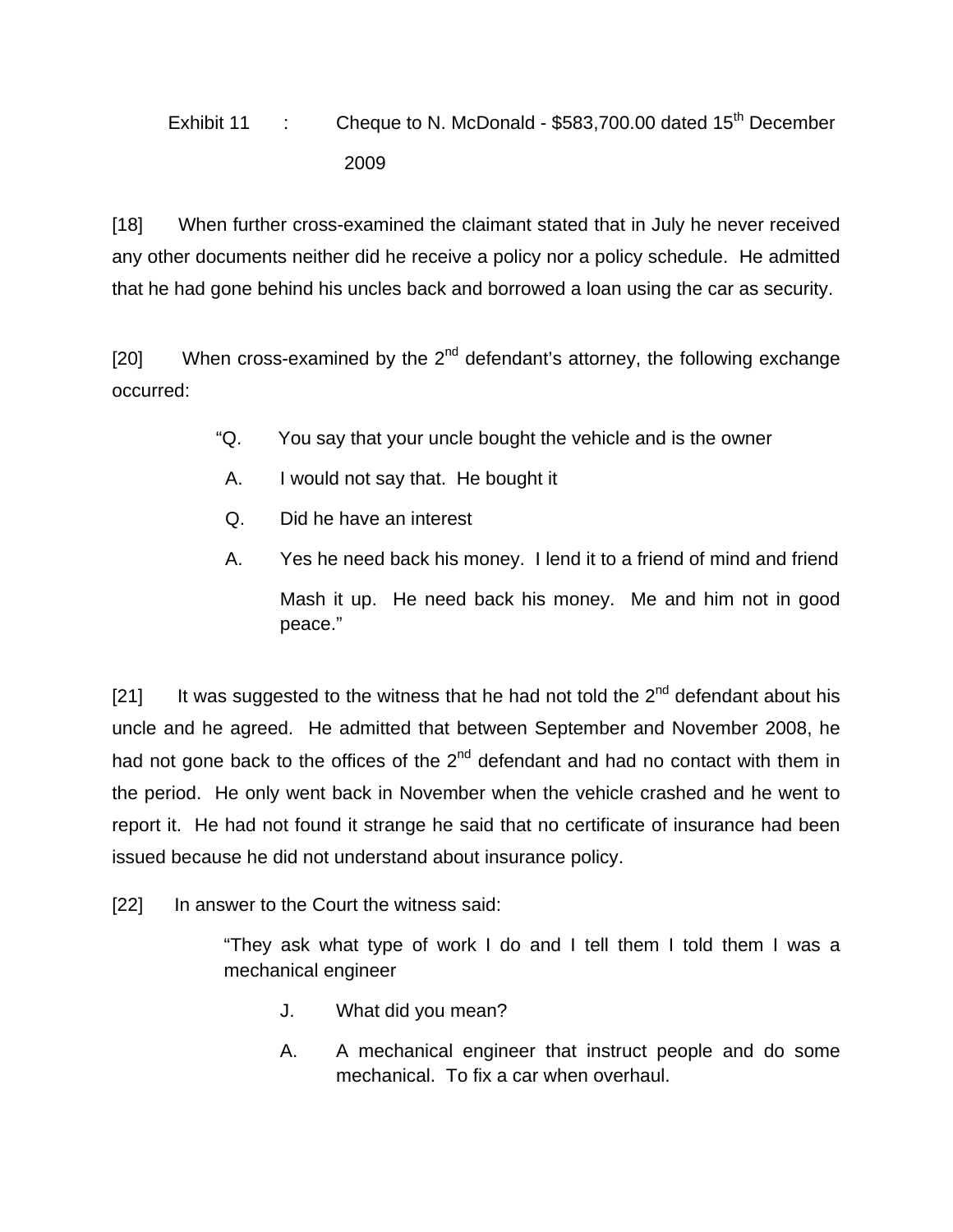- J. Who do you instruct?
- A. Those people who work at Capleton Auto."

The witness was also asked by the Court what kind of training he had and answered:

> "I got to learn mechanic from somebody name Plukko. Did not go to any school."

He said he was 18-19 years old when he went to Plukko and spent 5-6 years there. At the time of the trial he was 31 years old.

[23] The claimant closed his case and the  $1<sup>st</sup>$  defendant's only witness Claudia Roye was sworn. Her evidence-in-chief took the form of a witness statement dated 2<sup>nd</sup> March 2012. There being no objection she was allowed to amplify her statement.

[24] Ms. Roye gave evidence that she was a claims manager at the  $1<sup>st</sup>$  defendant. She had previously been a manager motor underwriting and claims. She had held that position for 10 years. She stated that in her experience she would not consider a mechanical engineer to be the same thing as a mechanic. She said her consideration of a risk granting cover to a 26 year old mechanical engineer with a young drivers licence would be different than a risk associated with a 26 year old auto mechanic. It would, she said be different because:

> *"We would assess it differently. We would look at a mechanic driving an ex...........vehicle. We would think that a mechanical engineer would tend to use it for private, social and domestic purpose."*

She stated that had she received a proposal stating he was a mechanic she would not have undertaken the risk.

[25 She also said that had she been aware the proposer had difficulty reading she would consider long and hard before granting cover to such a person.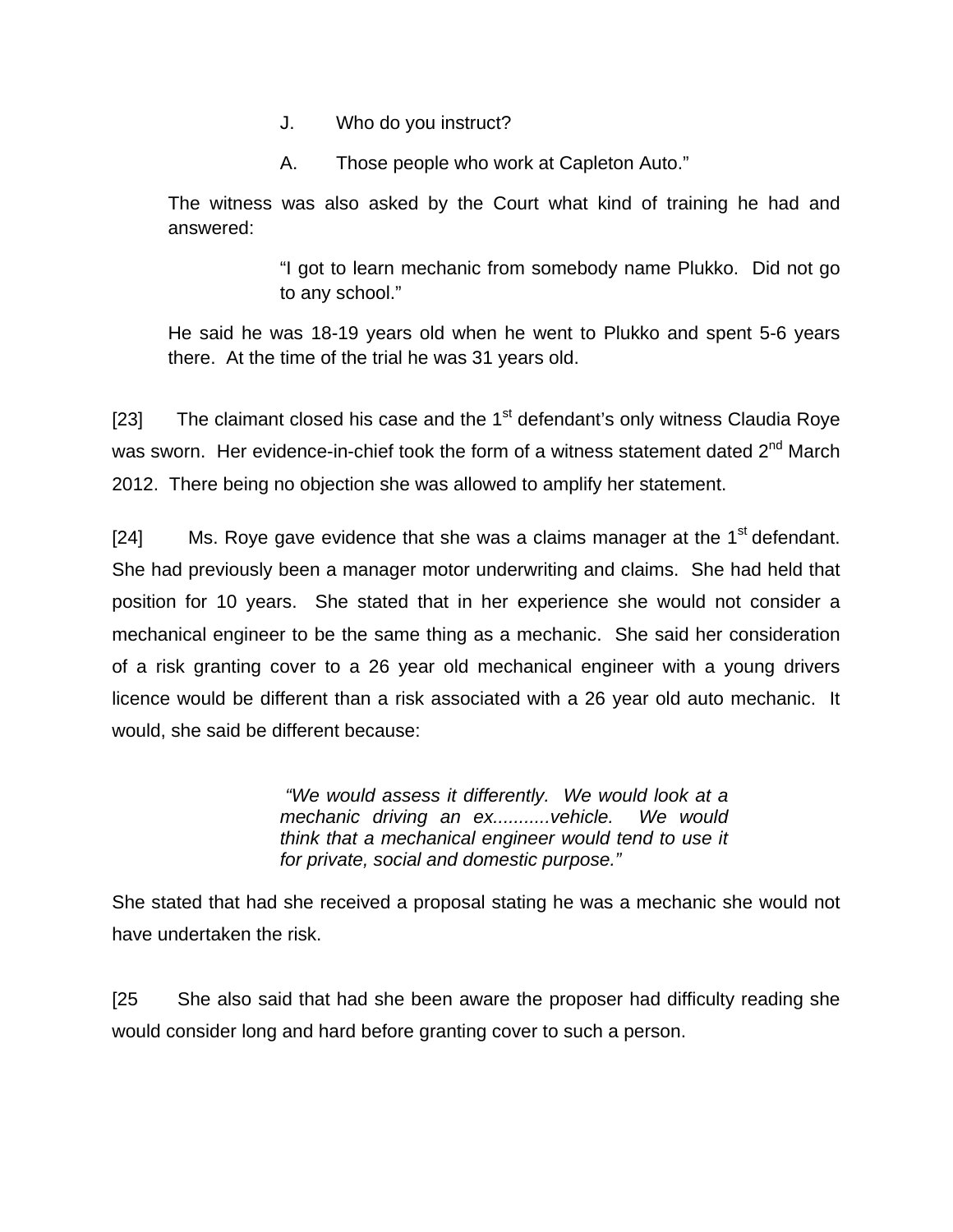[26] Her witness statement stated that the claimant in these proceedings indicated he was a taxi operator, whereas on the proposal form he stated he was a mechanical engineer. She stated:

> *The nature of any policy holder's occupation is material in that the calculation of risk and premium takes into account possible correlation between a person's occupation and risk. People in stressful or highly contentious employment attract higher premiums and likewise people who it is believed will have the propensity to be more aggressive drivers by virtue of their profession. The materiality of the claimant's true occupation is under- scored by the fact that this information is specifically solicited by the proposal form, and was not entirely reliant on the Defendant proffering this information, although he had a duty to do so independently of the question being asked."*

[27] At paragraphs 14 and 15 of her witness statement, Ms. Claudia Roye deponed that based upon the proposal presented to it by the  $2^{nd}$  defendant, the 1<sup>st</sup> defendant had granted a policy with driving restricted to named drivers only. This was communicated to the  $2<sup>nd</sup>$  defendant who in turn as the claimant's agent ought to have communicated it to the claimant. The driver at the time of the accident was not a named driver under the policy.

[28] When cross examined by the claimant's attorney Ms. Roye's indicated that she had almost 30 years experience as an insurance practitioner. She had always been at the head office in Kingston. About 70% of their business was conducted through brokers. She admitted that for certain purposes, such as issuing cover notes the brokers were the  $1<sup>st</sup>$  defendant's agent, as also when collecting premiums. She admitted that there were no circumstances in which a certificate of insurance was issued to the broker immediately upon the payment of premium being made to the broker. She stated that cover notes were issued pending the issue of the certificate of insurance. She admitted that in rural Jamaica the level of literacy varied and that there was no question on the proposal form pertaining to the level of literacy of the proposer. The question was asked whether upon payment in full and issue of cover note, the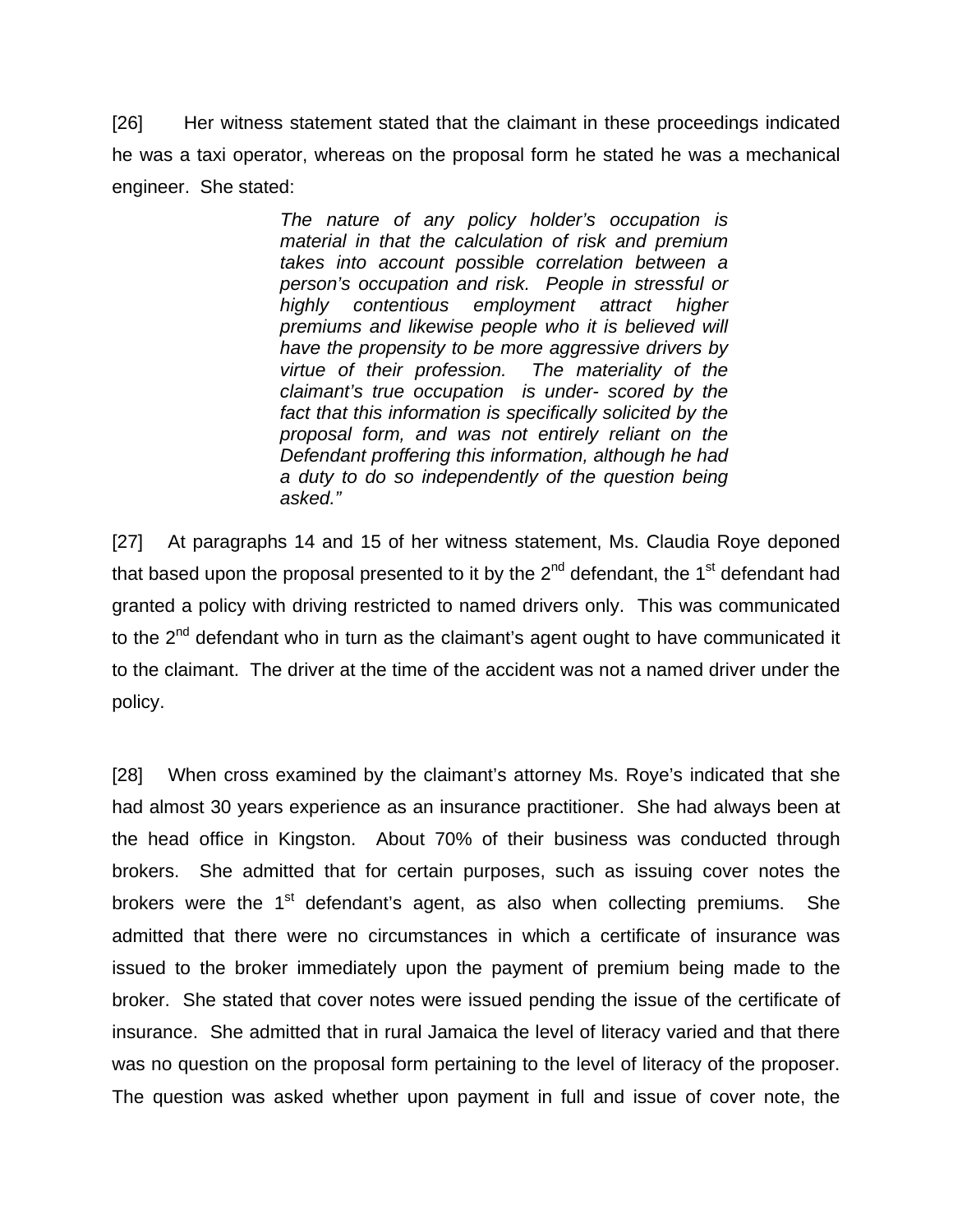person was regarded as being under cover. The Court intervened to ask whether this was an issue and the attorney for the 1<sup>st</sup> defendant indicated that there was no denial that the cover notes and the certificate were validly issued that is there was no issue as to the period of cover.

[29] The witness agreed that the calculation of the premium paid by the claimant was done on the basis of an open drive policy. She admitted there were no restrictions as to named drivers on the 3<sup>rd</sup> cover note issued [Exhibit 3]. She admitted having no record that the claimant received notification about the issuing of the contract of insurance. She admitted that the 1<sup>st</sup> defendant had made no effort to satisfy itself that the refusal to accept a proposal for open (unrestricted) cover had been communicated to the claimant, and that the  $1<sup>st</sup>$  defendant had endeavoured to avoid the policy without satisfying itself that the claimant was so informed.

[30] The following exchange occurred:

- "Q. In fact what you were doing is placing responsibility of notification to the client on the broker.
- A. Yes that is usual practice.
- Q. In your opinion if the usual practice is not complied with who is responsible
- A. The broker."

[31] The witness agreed that the claimant had been indemnified in relation to the same accident. She admitted that the  $3<sup>rd</sup>$  party's settlement was substantially less than the claimant's claim against the  $1<sup>st</sup>$  defendant (\$583,000.00) as against \$4 million). The witness denied that the size of the claim was the reason for refusal. The witness, however, admitted that neither in her affidavit or in her witness statement had she stated that risk would not have been accepted if full disclosure had been made. She admitted that she was saying so for the first time when giving evidence in Court.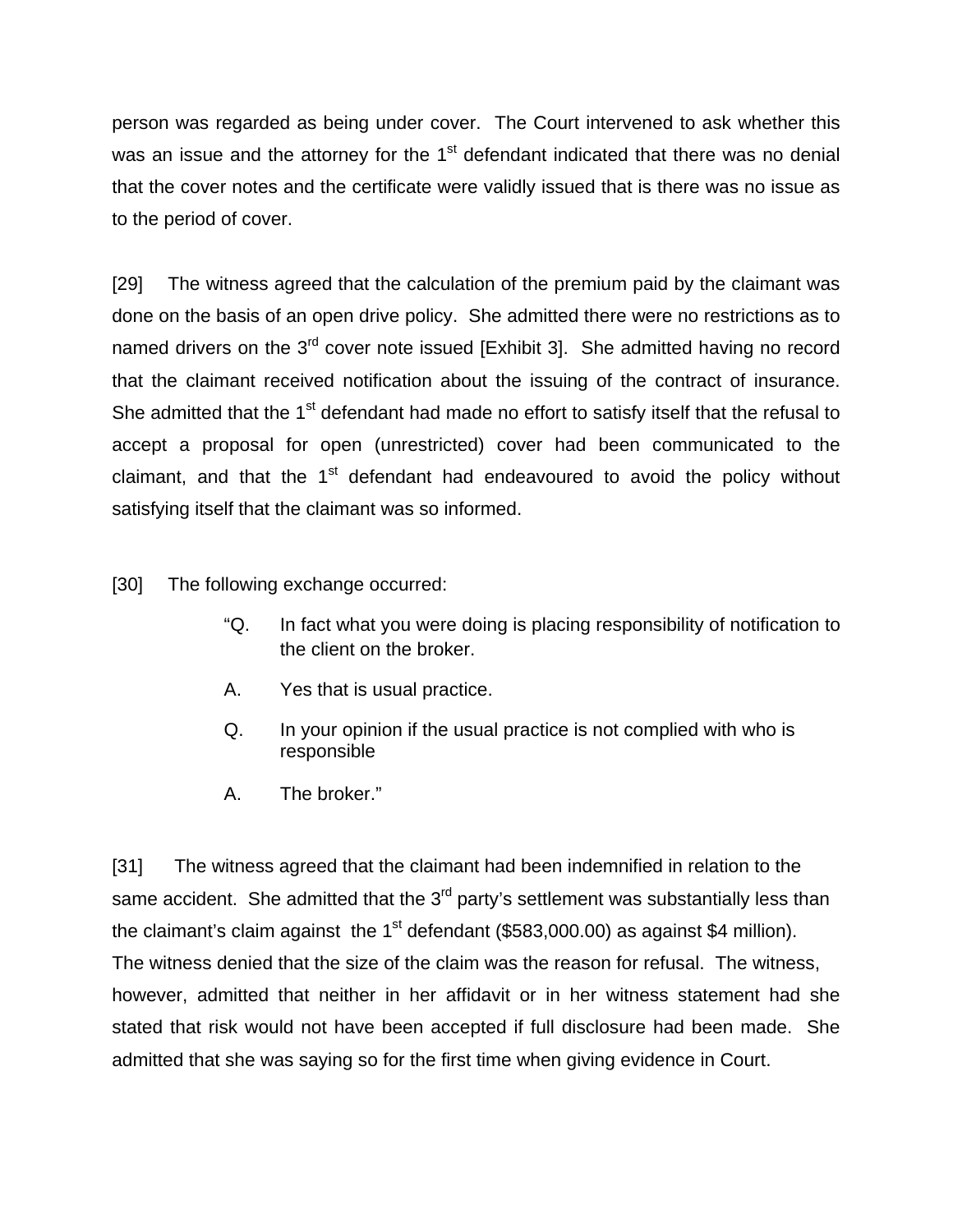[32] Upon being cross-examined by Ms. Sasha Vaccianna for the  $2^{nd}$  Defendant, Ms. Royes admitted that the brokers relied on a note quide issued by the 1<sup>st</sup> defendant. She admitted that the proposal received by the  $1<sup>st</sup>$  defendant from the  $2<sup>nd</sup>$  defendant stated specifically open cover and that the premium was calculated accordingly. The witness admitted that the issuing of a certificate of insurance was not necessarily tagged to the receipt of a premium by the  $1<sup>st</sup>$  defendant. She stated:

> *"We issue a certificate to broker once we accept proposal."*

[33] In re-examination the witness stated that the  $1<sup>st</sup>$  defendant advised the  $2<sup>nd</sup>$ defendant about the restriction imposed on the policy in July of 2008. She asserted that this was done by telephone and by dispatch of the policy schedule [Exhibit 7]. The witness stated that the certificate of insurance was issued and sent to the  $2<sup>nd</sup>$  defendant in about the  $3<sup>rd</sup>$  September 2008. She explained why she was definite, now that she knew he was really an auto mechanic that policy coverage would not have been offered, in the following way:

> *"If we knew he was on auto mechanic, because he said private and domestic, because by our experience it was foreseeable he would use it to do auto mechanic work. It was not likely he would use the pick-up as a taxi."*

[34] Upon the case for the  $1<sup>st</sup>$  defendant being closed Mrs. Barbara Brandon-Wong gave evidence for the  $2^{nd}$  defendant. Her witness statement dated 10<sup>th</sup> October 2012 was allowed to stand as her evidence-in-chief. In that statement the witness stated she was the manager, technical risk and claims management employed to the 2<sup>nd</sup> defendant. She stated that the claimant's proposal in which he had stated he was a mechanical engineer had been submitted to the  $1<sup>st</sup>$  defendant along with premium for an open drive policy.

[35] She stated at paragraph 7 that the duty of a broker was to bring a prospective insured and an insurer into contractual relations and once that was done the resulting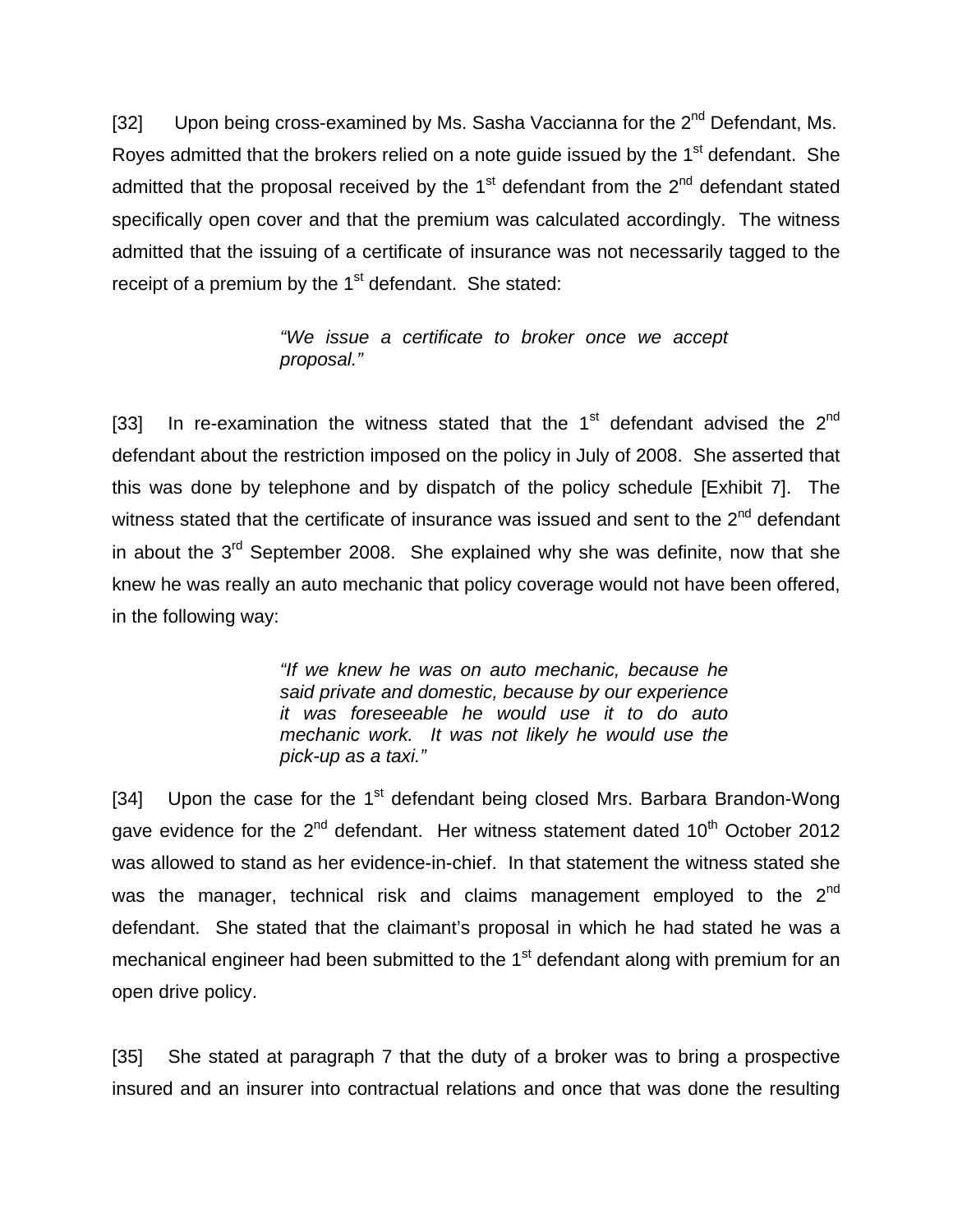contract was not with the  $2<sup>nd</sup>$  defendant, but with the insurer. At paragraph 8 she admitted that in July 2008, the  $1<sup>st</sup>$  defendant issued a schedule of policy:

> *"Outlining the terms of the insurance coverage offered to the claimant wherein it stated that the claimant would benefit from a private CMC comprehensive cover for named drivers only. No correspondence was given by the 1st defendant in the usual manner, under separate cover informing the 2nd defendant or claimant of the change in terms of the policy contract from an open comprehensive policy to that of a restricted comprehensive policy."*

[36] The witness stated further that the restriction on the policy was only formally stated by the 1<sup>st</sup> defendant on the issue of the certificate of insurance which did not take place until in or about the  $8<sup>th</sup>$  September 2008. The certificate was not received by the  $2^{nd}$  defendant until sometime in the period  $8^{th}$  September to November 2008. She stated that the  $2^{nd}$  defendant was unaware of the change of cover introduced by the 1<sup>st</sup> defendant and was therefore unable to advise the claimant of it. She stated further that the claimant had been advised to come in to collect his certificate of insurance but failed to do so until he came to report the accident. Had he collected his certificate of insurance, said the witness, he would "easily have been able to ascertain the terms of his coverage."

[37] Mrs. Brandon-Wong was cross-examined by Mr. Leonard Green for the claimant. She agreed that the premium calculated and paid was for an open drive policy. She stated also:

> *"In my 42 years in cases like these we get written notification in form of a memorandum [about policy restrictions being imposed]."*

[38] When cross-examined by the  $1<sup>st</sup>$  Defendant's counsel, the witness agreed that the  $1<sup>st</sup>$  and  $2<sup>nd</sup>$  defendants have an agreement governing their relationships. This insurance intermediary agreement dated 12<sup>th</sup> September 2006 was admitted as **Exhibit 12.** She admitted it was the  $2^{nd}$  defendant's responsibility to inform the claimant of information coming from the  $1<sup>st</sup>$  Defendant. The  $2<sup>nd</sup>$  defendant she said was the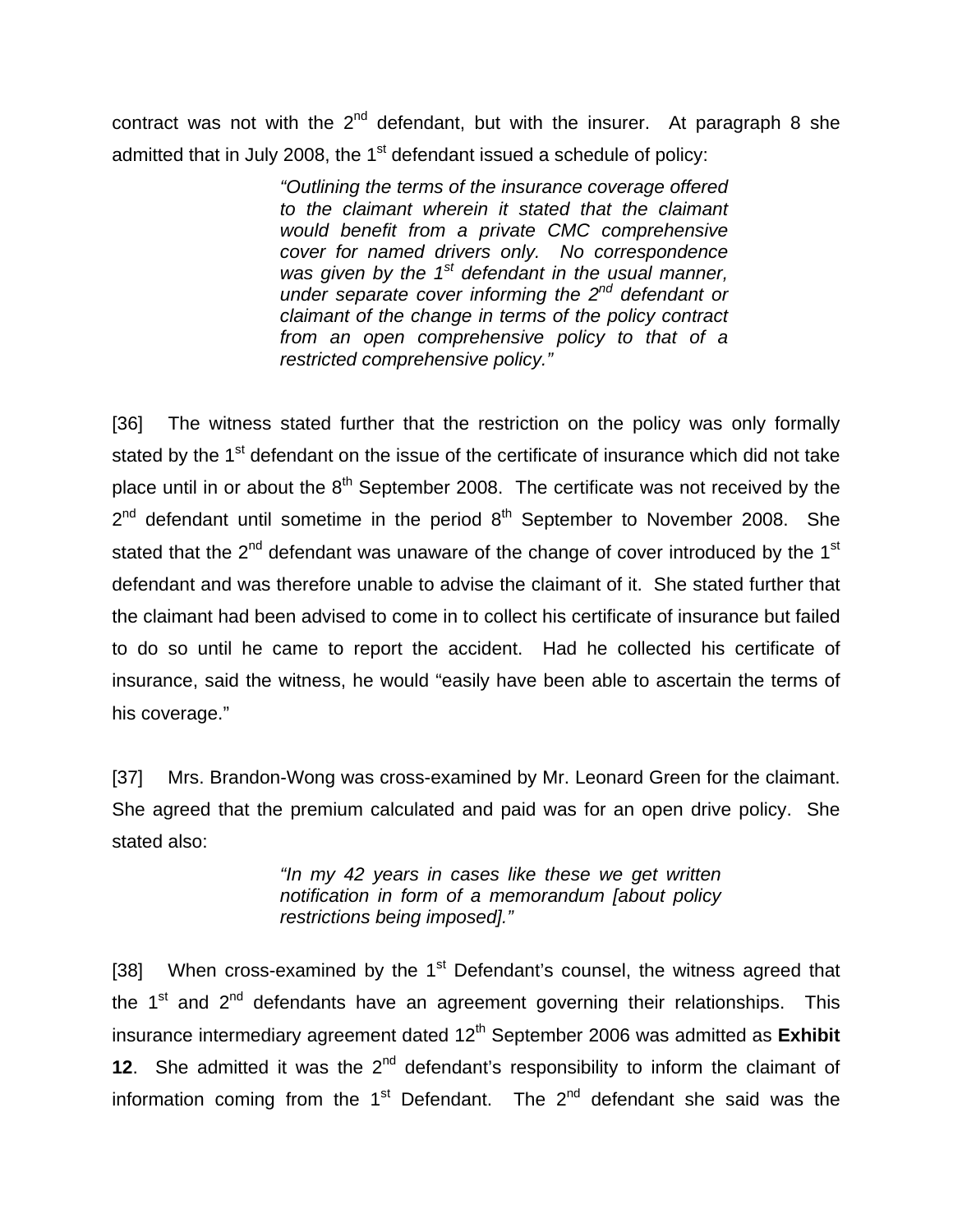claimant's agent for that purpose. The witness was shown the policy schedule **Exhibit 7** and admitted it was received in July 2008. She also agreed that it was clear, the following exchange occurred:

- "Q. It says restriction
- A. It said named drivers only. It means restricted to driver. Mr. Brown did not ask for it. Imposed by BCIC.
- Q. You did not communicate this to Mr. Brown
- A. I can't answer because I was not the person who would. I have no idea cannot refute Mr. Brown's assertion that he was not informed."

[39] She admitted that the policy schedule was a part of the policy of insurance. The witness also admitted that the  $2<sup>nd</sup>$  defendant's records indicate that the certificate of insurance was received prior to the  $2^{nd}$  November 2008. However, she was unable to say when it was received.

[40] The claimant sought and was given permission to further cross-examine the witness. This exercise extracted confirmation that a private CMC policy had been issued and the policy was therefore a commercial motor policy.

[41] The witness was then re- examined, the witness opined that communication of a policy change of the nature in this case was not reasonably done by policy schedule and that there ought to have been a letter.

[42] The witness was then cross-examined by the  $1<sup>st</sup>$  defendant. At this time the witness stated that the policy schedule was not clear as to the restriction. When asked why it was unclear she said because it did not say Damion Brown only. She, however, admitted that Damion Brown was the only named driver on the form.

[43] In answer to the court as to what is the broker's duty if someone described themselves as a Nuclear Physicist and was obviously not one she said: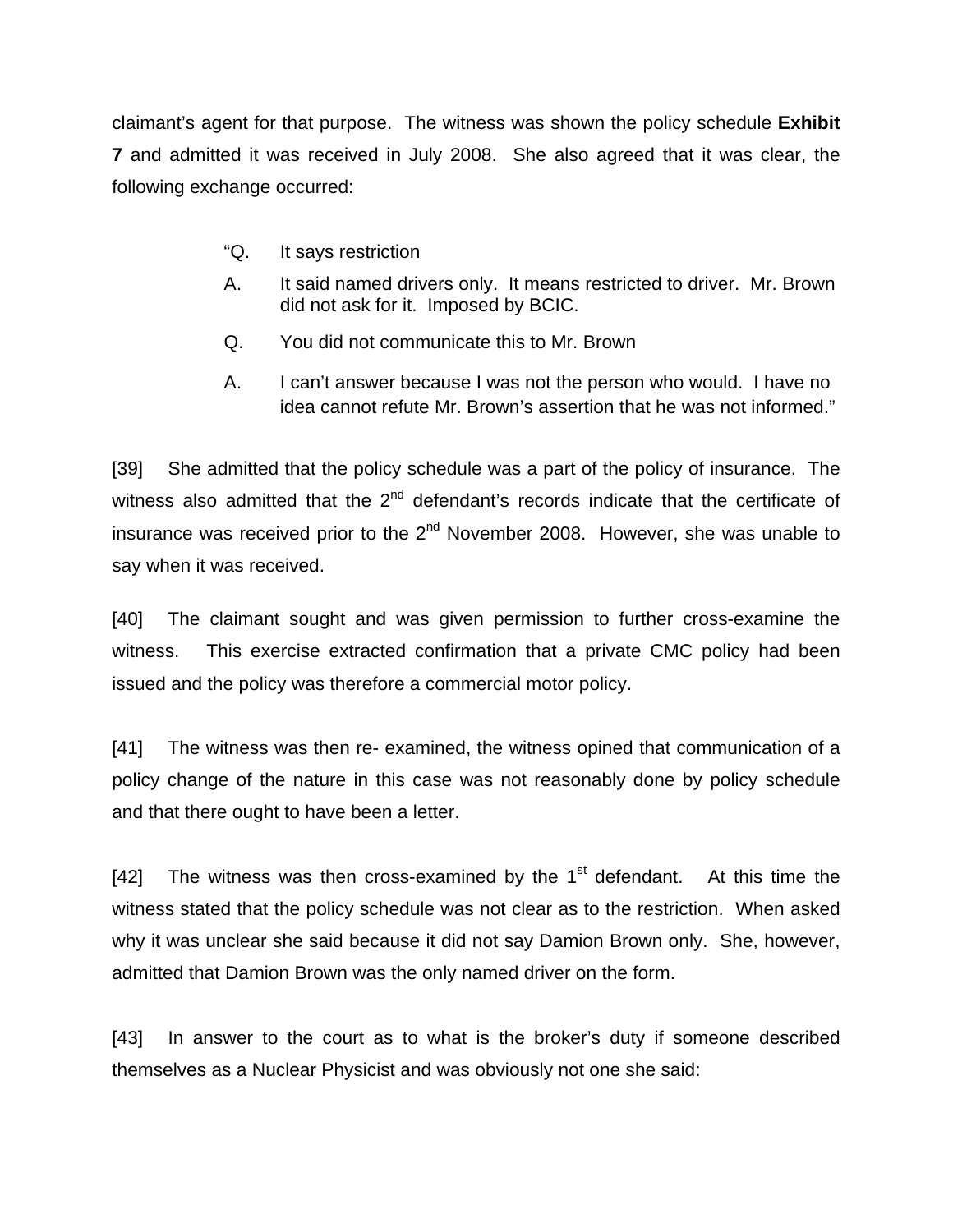*"We would decline to give a quote to someone who says they are Nuclear Physicist. I would not accept Mr. Brown as a mechanical engineer if I had seen and heard him, having seen and heard him give evidence [in Court]."* 

[44] After the evidence was completed the parties prepared and filed written submissions. On the  $22<sup>nd</sup>$  November 2012 the parties attended before me and made oral submissions limited to a response to the written submissions of each other. The court expresses deep appreciation for the submissions prepared and filed. The fact that I will not quote extensively from them is no reflection on the quality or relevance of the submissions. Suffice it to say that they have been of inestimable value in my identification of the issues and my discerning of the applicable law.

- [45] The issues for my decision are:
	- (a) Was there a binding policy of insurance to which restricted driving applied?
	- (b) If so what is the liability if any of the respective defendants given the claims raised on the pleading.
	- (c) Was there a material misrepresentation by the claimant of his occupation?
	- (d) If so, what if any is the liability to the claimant of the respective defendants.

[46] All parties to this action accept that there was a valid policy of insurance in place at the time of the accident. The question is what were its material terms and was the claimant in breach of any of them.

[47] I accept the evidence of the claimant that he was never made aware of any term of the policy which restricted the named drivers of the policy. Further, I accept the evidence of the  $2<sup>nd</sup>$  defendant's witness that any such amendment to the proposed insurance would normally be communicated to the broker in writing. I find that the adjustment to the schedule was not sufficient notification. This is particularly so as the last cover note issued was for "open drive" and the premium calculated and paid was at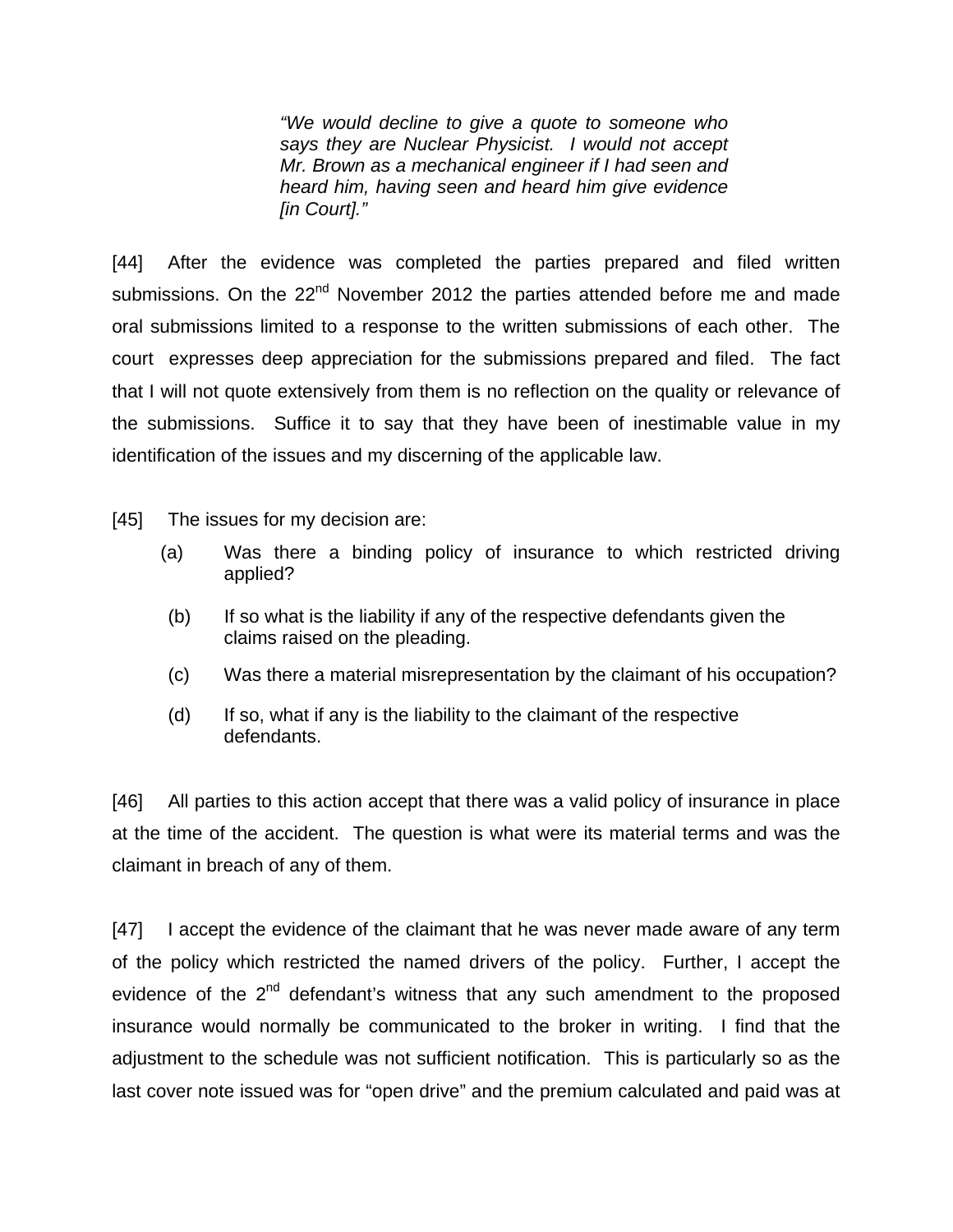open drive rates. There was therefore in my view no variation, and it was not a term of the policy of insurance that driving was restricted. In my view, the  $1<sup>st</sup>$  defendant even if it was entitled to unilaterally impose such a term could only do so after notice to the insured. The broker acted as the insurers agent for the purpose of issuing cover notes (and policies) hence the failure to notify the insured would be a failure of the insurance company. In any event as I have found there was not adequate communication to the  $2<sup>nd</sup>$  defendant by the 1<sup>st</sup> defendant of the restricted driving term, that term never became a term of the policy.

[48] The claimant was therefore not in breach of any restricted driving term of the policy when he allowed Mr. Garfield Lewis to drive the motor vehicle on the day in question.

[49] On the other hand, the  $1<sup>st</sup>$  defendant contends that the claimant described himself as a mechanical engineer. The claimant tried to deny his signatures on the proposal form and hence put some distance between himself and the description of his employment. I reject his assertion that he did not sign the proposal for insurance. I find as a fact that he did sign the document and he knew the nature of the document he was signing.

[50] I agree that he cannot read or write. This became painfully obvious while he was giving evidence. It therefore means, as he stated, that he relied very heavily on the servants or agents of the  $2^{nd}$  defendant when completing the proposal form. The claimant was aware that he had been described as a mechanical engineer. His lame excuse that he described himself as a mechanical engineer because he instructs people in auto mechanics and does mechanical repairs is to my mind a pretence. I reject the attempt by the claimant to say that he was unaware of what a mechanical engineer was. I find that the claimant, perhaps with the assistance, of the servant and/or agent of the  $2<sup>nd</sup>$  defendant deliberately misstated his profession in order to make himself a more attractive prospect for insurance.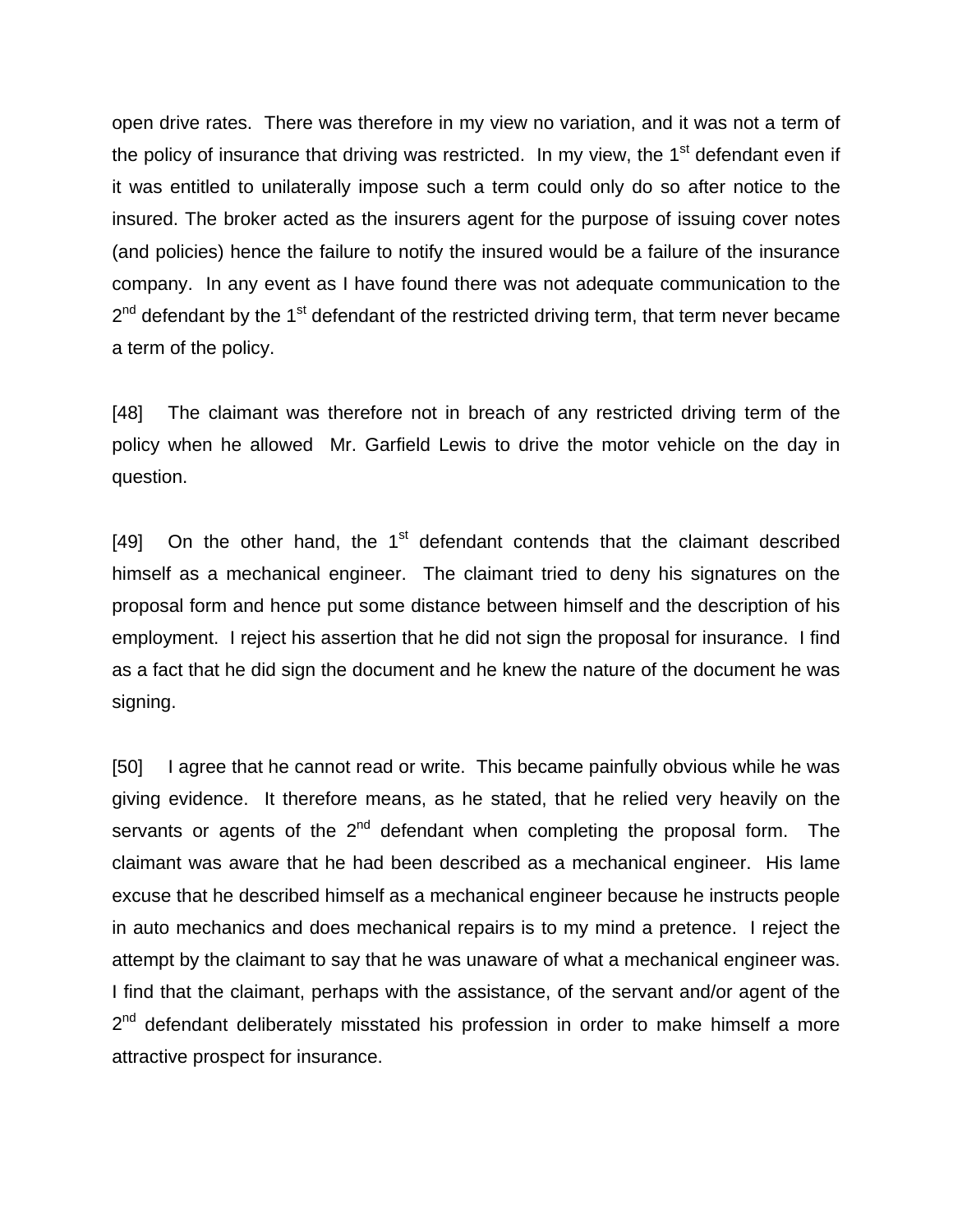[51] This is because as the  $1<sup>st</sup>$  defendant's witness stated, the nature of the profession or vocation can determine whether a risk is granted and the amount of premium charged. It may also determine the type of policy offered. In this case a motor mechanic is more likely to have used that type of vehicle for work purposes than a mechanical engineer. No doubt it is because a mechanical engineer being a recognized professional is more likely to be able to afford the vehicle and to get by without using the vehicle to ply for reward.

[52] It is clear from the findings, that this Court is of the view that a misstatement of one's occupation is a material misstatement as defined by Brooks J, in **Smith – Thomas v lCWl** 2006 HCV 01883. Further, this misstatement was concurred in or aided and abetted by the servant or agent of the  $2<sup>nd</sup>$  defendant who must have known that the claimant was not a mechanical engineer. The  $2^{nd}$  defendant's witness admitted as much when she stated to the Court that having seen the claimant in the witness box it was obvious he was not such a professional. Indeed the Court shares that view not because of the way he dressed or carried himself, which would also raise questions, but his level of comprehension and inability to express himself. It would have been obvious to the 2<sup>nd</sup> defendant's servant or agent that he was unable to read.

[53] The claimant therefore made a material misrepresentation and falsely stated his occupation in order to induce the 1 defendant to grant the policy of insurance. The 1<sup>st</sup> defendant did grant the policy and I find that had they been aware of his true occupation they might reasonably have refused the risk or further increased premium. The 1<sup>st</sup> defendant is therefore entitled to refuse the claimant an indemnity, and was entitled to avoid the policy.

[54] This Court therefore gives judgment for the  $1<sup>st</sup>$  defendant against the claimant on the claim. The  $1<sup>st</sup>$  defendant should, however, account to the claimant for the premiums paid. Costs of the action are awarded to the  $1<sup>st</sup>$  defendant against the claimant.